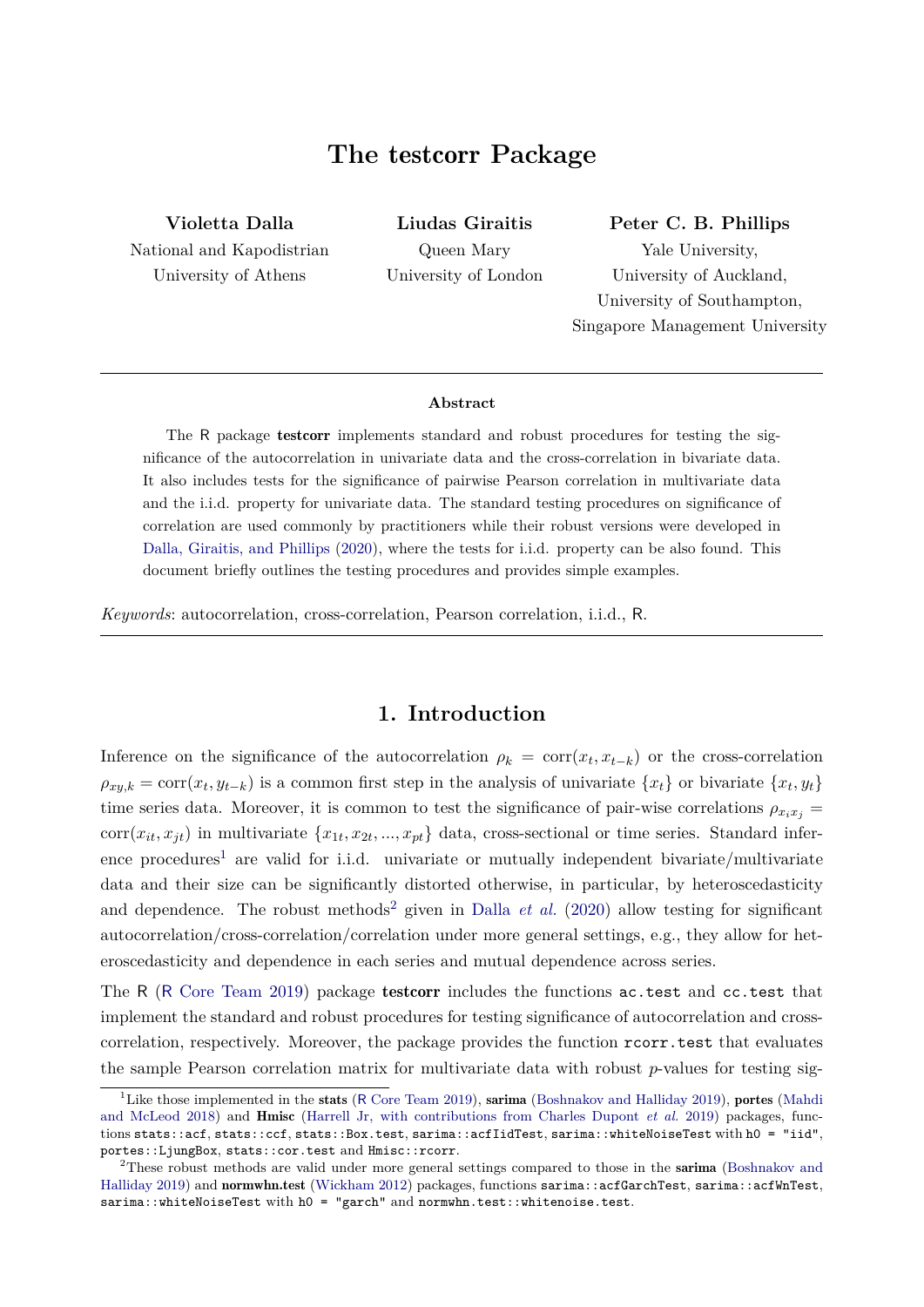nificance of its elements. The package also contains the function iid.test that conducts testing procedures for the i.i.d. property<sup>[3](#page-0-0)</sup> of univariate data introduced in [Dalla](#page-10-0) *et al.* [\(2020\)](#page-10-0). Sections [2](#page-1-0)[-5](#page-8-0) describe the testing procedures that each function implements and provide examples. Section [6](#page-10-3) outlines some suggestions relating to the application of the testing procedures.

### **2. Testing zero autocorrelation:** ac.test

<span id="page-1-0"></span>For a univariate time series  $\{x_t\}$ , given a sample  $x_1, ..., x_n$ , the null hypothesis  $H_0: \rho_k = 0$  of no autocorrelation at lag  $k = 1, 2, \dots$  is tested at  $\alpha$  significance level using the sample autocorrelation  $\hat{\rho}_k$ and the  $100(1-\alpha)\%$  confidence band (CB) for zero autocorrelation, obtained using the corresponding *t*-type statistics ( $t_k$  "standard" and  $\tilde{t}_k$  "robust").<sup>[4,5](#page-0-0)</sup> The null hypothesis  $H_0: \rho_1 = ... = \rho_m = 0$ of no autocorrelation at cumulative lags  $m = 1, 2, \dots$  is tested using portmanteau type statistics (Ljung-Box  $LB_m$  "standard" and  $\tilde{Q}_m$  "robust").<sup>[6](#page-0-0)</sup> The following notation is used.

*Standard procedures*:

$$
CB(100(1-\alpha)\%) = (-z_{\alpha/2}/\sqrt{n}, z_{\alpha/2}/\sqrt{n}), \quad t_k = \sqrt{n}\widehat{\rho}_k, \quad LB_m = (n+2)n \sum_{k=1}^m \frac{\widehat{\rho}_k^2}{n-k}.
$$

*Robust procedures*:

$$
CB(100(1-\alpha)\%) = (-z_{\alpha/2}\frac{\widehat{\rho}_k}{\widehat{t}_k}, z_{\alpha/2}\frac{\widehat{\rho}_k}{\widehat{t}_k}), \quad \widetilde{t}_k = \frac{\sum_{t=k+1}^n e_{tk}}{\left(\sum_{t=k+1}^n e_{tk}^2\right)^{1/2}}, \quad \widetilde{Q}_m = \widetilde{t}' \widehat{R}^{*-1} \widetilde{t},
$$

where  $e_{tk} = (x_t - \bar{x})(x_{t-k} - \bar{x}), \ \bar{x} = n^{-1} \sum_{t=1}^n x_t, \ \tilde{t} = (\tilde{t}_1, ..., \tilde{t}_m)'$  and  $\hat{R}^* = (\hat{r}_{jk}^*)$  is a matrix with elements  $\hat{r}_{jk}^* = \hat{r}_{jk}I(|\tau_{jk}| > \lambda)$  where  $\lambda$  is the threshold,

$$
\hat{r}_{jk} = \frac{\sum_{t=\max(j,k)+1}^{n} e_{tj} e_{tk}}{(\sum_{t=\max(j,k)+1}^{n} e_{tj}^2)^{1/2} (\sum_{t=\max(j,k)+1}^{n} e_{tk}^2)^{1/2}}, \quad \tau_{jk} = \frac{\sum_{t=\max(j,k)+1}^{n} e_{tj}^2 e_{tk}}{(\sum_{t=\max(j,k)+1}^{n} e_{tj}^2 e_{tk}^2)^{1/2}}.
$$

Applying standard and robust tests, at significance level  $\alpha$ ,  $H_0: \rho_k = 0$  is rejected when  $\hat{\rho}_k \notin$  $CB(100(1-\alpha)\%)$  or  $|t_k|, |\tilde{t}_k| > z_{\alpha/2}$ . In turn,  $H_0: \rho_1 = ... = \rho_m = 0$  is rejected when  $LB_m, Q_m >$ *χ*<sup>2</sup><sub>*m*,*α*</sub>. Here, *z*<sub>*α/*2</sub> and *χ*<sup>2</sup><sub>*m*,*α*</sub> stand for the upper *α/*2 and *α* quantiles of *N*(0,1) and *χ*<sup>2</sup><sub>*m*</sub> distributions.

#### **Example**

We provide an example to illustrate testing for zero autocorrelation of a univariate time series  ${x_t}$  using the function ac.test. We simulate  $n = 300$  data as GARCH(1,1):  $x_t = \sigma_t \varepsilon_t$  with  $\sigma_t^2 = 1 + 0.2x_{t-1}^2 + 0.7\sigma_{t-1}^2$  $\sigma_t^2 = 1 + 0.2x_{t-1}^2 + 0.7\sigma_{t-1}^2$  $\sigma_t^2 = 1 + 0.2x_{t-1}^2 + 0.7\sigma_{t-1}^2$  and  $\varepsilon_t \sim \text{i.i.d. } N(0,1)$ .<sup>7</sup> The series  $\{x_t\}$  is not autocorrelated but is not i.i.d. This is one of the models examined in the Monte Carlo study of [Dalla](#page-10-0) *et al.* [\(2020\)](#page-10-0). They

<sup>3</sup>Existing procedures include the rank test, the turning point test, the test for a Bernoulli scheme and the difference-sign test which are included in the package spgs [\(Hart and Martínez](#page-10-4) [2018\)](#page-10-4), functions spgs::rank.test, spgs::turningpoint.test, spgs::diid.test, spgs::diffsign.test.

<sup>&</sup>lt;sup>4</sup>Robust CB for zero autocorrelation provides a robust acceptance region for  $H_0$ .

 $5$ The standard procedure is implemented by stats::acf, sarima::acfIidTest and sarima::whiteNoiseTest with  $ho = "iid".$ 

 $6$ The standard procedure is implemented by stats::Box.test, sarima::acfIidTest, sarima::whiteNoiseTest with  $ho = "iid"$  and portes::LjungBox.

<sup>&</sup>lt;sup>7</sup>We initialize  $\sigma_1^2 = \text{var}(x_t) = 10$ , simulate 400 observations and drop the first 100.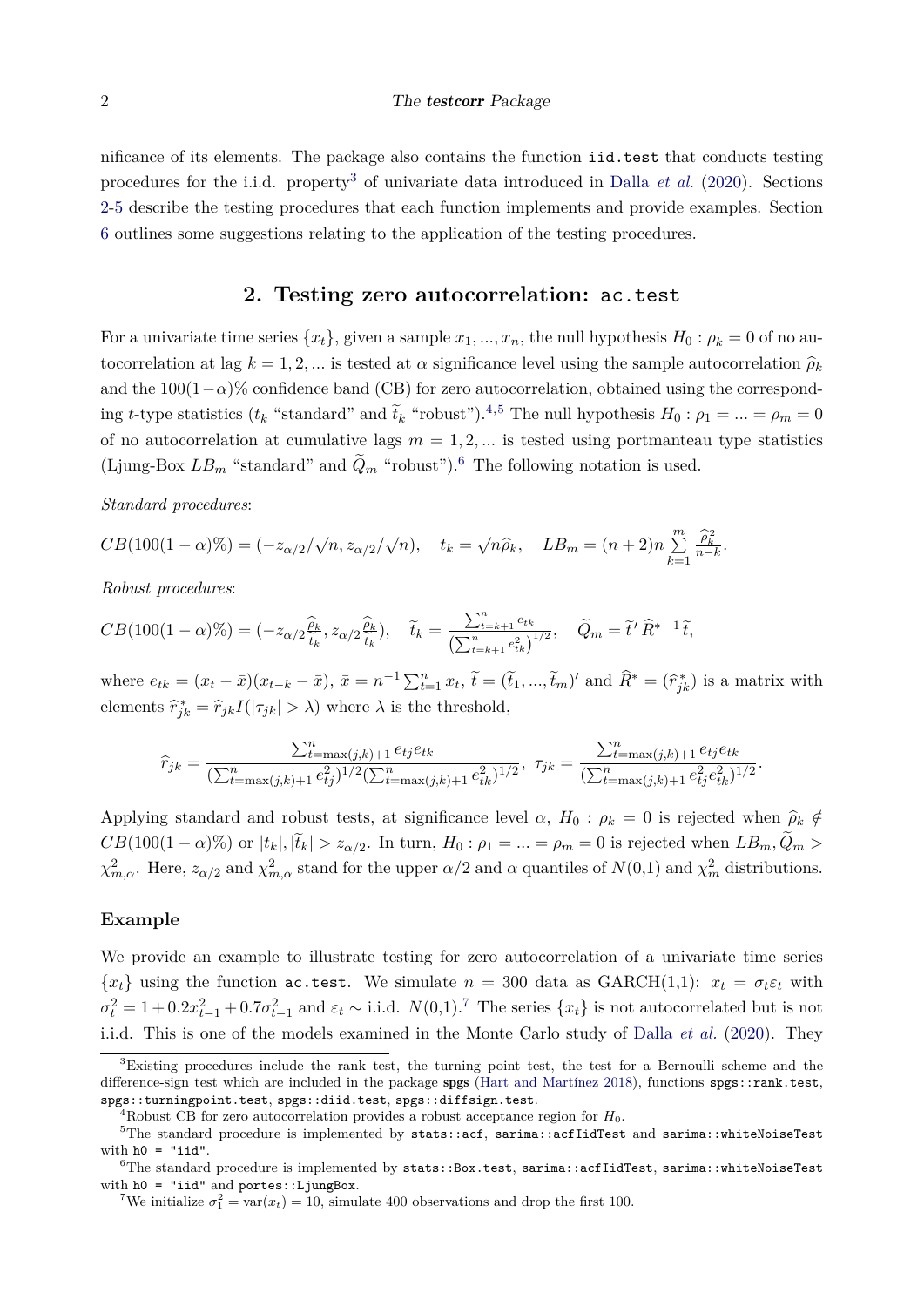find that the standard testing procedures are a bit oversized (e.g. by around 8% when  $k, m = 1$ ), while the robust tests are correctly sized. We choose a realization where this is evident.

```
R> set.seed(1798)
R > e \leftarrow rnorm(400)R > x <- matrix(0, nrow = 400, ncol = 1)
R > s2 <- matrix(0, nrow = 400, ncol = 1)
R > s2[1] <- 10
R > x[1] <- sqrt(s2[1]) * e[1]
R> for (t in 2:400) {
R> s2[t] <- 1 + 0.2 * (x[t - 1] ^ 2) + 0.7 * s2[t - 1]R> x[t] <- sqrt(s2[t]) * e[t]
R > \lambdaR> x <- x[101:400]
```
We use the function  $ac.test$  to evaluate the results on testing for maximum 10 lags at significance level  $\alpha = 5\%$  with threshold  $\lambda = 2.576$ . The plots are shown in the Plots pane and the table is printed on the Console. We don't pass any variable's name and set to 2 the scaling factor of the fonts in the plots.[8](#page-0-0)

```
R> library(testcorr)
R> ac.test(x, max.lag = 10, alpha = 0.05, lambda = 2.576, plot = TRUE,
           table = TRUE, var.name = NULL, scale.font = 2)
```
We have the following testing outputs:



<sup>&</sup>lt;sup>8</sup>The default values are alpha = 0.05, lambda = 2.576, plot = TRUE, table = TRUE, var.name = NULL and scale.font = 1. Setting scale.font = 2 is useful in order to upscale the fonts in the plots in order to export them as displayed here; the default value is suggested for viewing the plots in the Plots pane.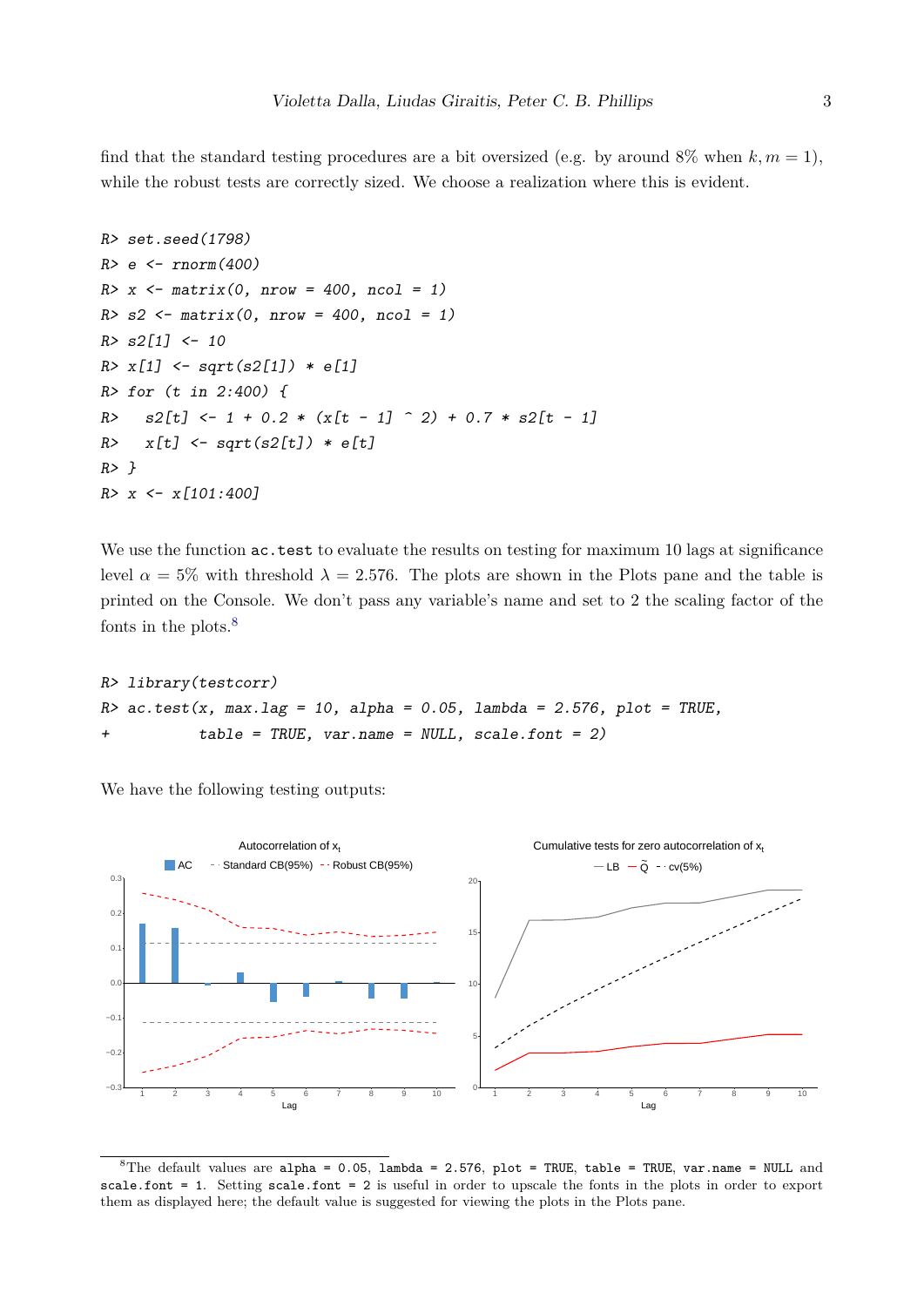Tests for zero autocorrelation of x

| Lagi | AC I     | Stand. $CB(95%)$ |          | Robust $CB(95%)$  | Lagi |          | p-valuel | t-tilde  | p-value | Lagi |         |        | $LB p-value Q-tilde $ | p-value |
|------|----------|------------------|----------|-------------------|------|----------|----------|----------|---------|------|---------|--------|-----------------------|---------|
| ---  |          |                  |          |                   |      |          |          |          |         |      |         |        |                       |         |
|      | 0.169    | (-0.113, 0.113)  |          | (-0.257, 0.257)   |      | 2.929    | 0.003    | 1.292    | 0.196   |      | 8.664   | 0.003  | 1.669                 | 0.196   |
|      | 0.157    | (-0.113. 0.113)  |          | 〔-0.238. 0.238〕   |      | 2.726    | 0.006    | 1.296    | 0.195   |      | 16.1941 | 0.0001 | 3.348                 | 0.187   |
|      | $-0.009$ | (-0.113, 0.113)  |          | (-0.209, 0.209)   |      | $-0.153$ | 0.878    | $-0.083$ | 0.934   |      | 16.218  | 0.001  | 3.355                 | 0.340   |
|      | 0.030    | (-0.113. 0.113)  |          | 〔-0.159. 0.159〕   | 4 I  | 0.517    | 0.605    | 0.369    | 0.712   |      | 16.491  | 0.002  | 3.491                 | 0.479   |
|      | $-0.054$ | (-0.113.0.113)   |          | (-0.155. 0.155)   |      | $-0.937$ | 0.349    | $-0.682$ | 0.495   |      | 17.390  | 0.004  | 3.957                 | 0.556   |
|      | $-0.039$ | (-0.113.0.113)   |          | $[-0.137, 0.137]$ |      | $-0.678$ | 0.498    | $-0.560$ | 0.576   | 61   | 17.862  | 0.007  | 4.270                 | 0.640   |
|      | 0.006    | (-0.113.0.113)   |          | 〔-0.146. 0.146〕   |      | 0.101    | 0.920    | 0.078    | 0.938   |      | 17.872  | 0.013  | 4.276                 | 0.747   |
|      | $-0.045$ | (-0.113, 0.113)  |          | (-0.132, 0.132)   | 8    | $-0.777$ | 0.437    | $-0.664$ | 0.507   |      | 18.497  | 0.018  | 4.717                 | 0.787   |
|      | $-0.045$ | (-0.113. 0.113)  |          | 〔-0.136. 0.136〕   | 9    | $-0.775$ | 0.438    | $-0.645$ | 0.519   | 9.   | 19.121  | 0.024  | 5.132                 | 0.823   |
| 10 I | 0.002    | 〔-0.113, 0.113〕  | 〔-0.145. | 0.145)            | 10   | 0.036    | 0.972    | 0.028    | 0.978   | 10   | 19.122  | 0.039  | 5.133                 | 0.882   |

The left-hand side plot is graphing for maximum 10 lags, the sample autocorrelation  $\hat{\rho}_k$  ("AC"), the standard and robust CB(95%). The right-hand side plot is graphing for maximum 10 lags, the cumulative test statistics  $LB_m$ ,  $\ddot{Q}_m$  and their critical values at 5% significance level ("cv(5%)"). The table reports the results of the plots along with the *p*-values for all the statistics: standard  $t_k$  ("t") and  $LB_m$  ("LB") and robust  $t_k$  ("t-tilde") and  $Q_m$  ("Q-tilde"). The columns of the table can each be extracted by adding \$lag, \$ac, \$scb, \$rcb, \$t, \$pvt, \$ttilde, \$pvttilde, \$lb, \$pvlb, \$qtilde, \$pvqtilde at the end of the function call.

From the left-hand side plot we can conclude that  $H_0: \rho_k = 0$  is rejected at  $\alpha = 5\%$  when  $k = 1, 2$ and is not rejected at  $\alpha = 5\%$  when  $k = 3, ..., 10$  using standard methods, but is not rejected at  $\alpha = 5\%$  for any k using robust methods. From the right-hand side plot we can conclude that the cumulative hypothesis  $H_0: \rho_1 = ... = \rho_m = 0$  is rejected at  $\alpha = 5\%$  for all *m* using standard methods, but is not rejected at any *m* using robust methods. Subsequently, from the *p*-values in the table we find that using standard methods,  $H_0: \rho_k = 0$  is rejected at  $\alpha = 1\%$  when  $k = 1, 2$ and is not rejected at  $\alpha = 10\%$  when  $k = 3, ..., 10$ , whereas using robust methods it is not rejected at  $\alpha = 10\%$  for any k. Using standard methods the cumulative hypothesis  $H_0: \rho_1 = ... = \rho_m = 0$ is rejected at  $\alpha = 0.1\%$  for  $m = 2$ , at  $\alpha = 1\%$  when  $m = 1, 3, ..., 6$  and at  $\alpha = 5\%$  for  $m = 7, ..., 10$ , whereas using robust methods it is not rejected at  $\alpha = 10\%$  for any *m*. Overall, standard testing procedures show evidence of autocorrelation, although the series is not autocorrelated. The robust testing procedures provide the correct inference.

### **3. Testing zero cross-correlation:** cc.test

<span id="page-3-0"></span>For a bivariate time series  $\{x_t, y_t\}$ , given a sample  $(x_1, ..., x_n)$ ,  $(y_1, ..., y_n)$ , the null hypothesis  $H_0: \rho_{xy,k} = 0$  of no cross-correlation at lag  $k = 0, 1, 2, \dots$  is tested at  $\alpha$  significance level using the sample cross-correlation  $\hat{\rho}_{xy,k}$  and the 100(1−*α*)% confidence band (CB) for zero cross-correlation, obtained using the corresponding *t*-type statistics  $(t_{xy,k}$  "standard" and  $\tilde{t}_{xy,k}$  "robust").<sup>[9,10](#page-0-0)</sup> The null hypothesis  $H_0: \rho_{xy,0} = ... = \rho_{xy,m} = 0$  of no cross-correlation at cumulative lags  $m = 0, 1, 2, ...$ is tested using portmanteau type statistics (Haugh-Box  $HB_{xy,m}$  "standard" and  $\widetilde{Q}_{xy,m}$  "robust").<sup>[11](#page-0-0)</sup> The following notation is used.

*Standard procedures*:

$$
CB(100(1-\alpha)\%) = (-z_{\alpha/2}/\sqrt{n}, z_{\alpha/2}/\sqrt{n}), \quad t_{xy,k} = \sqrt{n}\hat{\rho}_{xy,k}, \quad HB_{xy,m} = n^2 \sum_{k=0}^{m} \frac{\hat{\rho}_{xy,k}^2}{n-k}.
$$

<sup>&</sup>lt;sup>9</sup>Robust CB for zero cross-correlation provides a robust acceptance region for  $H_0$ .

 $^{10}\mathrm{The}$  standard procedure is implemented by  $\texttt{stats::ccf}.$ 

<sup>&</sup>lt;sup>11</sup>The standard procedure is not provided in any R package. A version of the Haugh-Box statistic involving also the autocorrelations of each series is implemented by portes::LjungBox.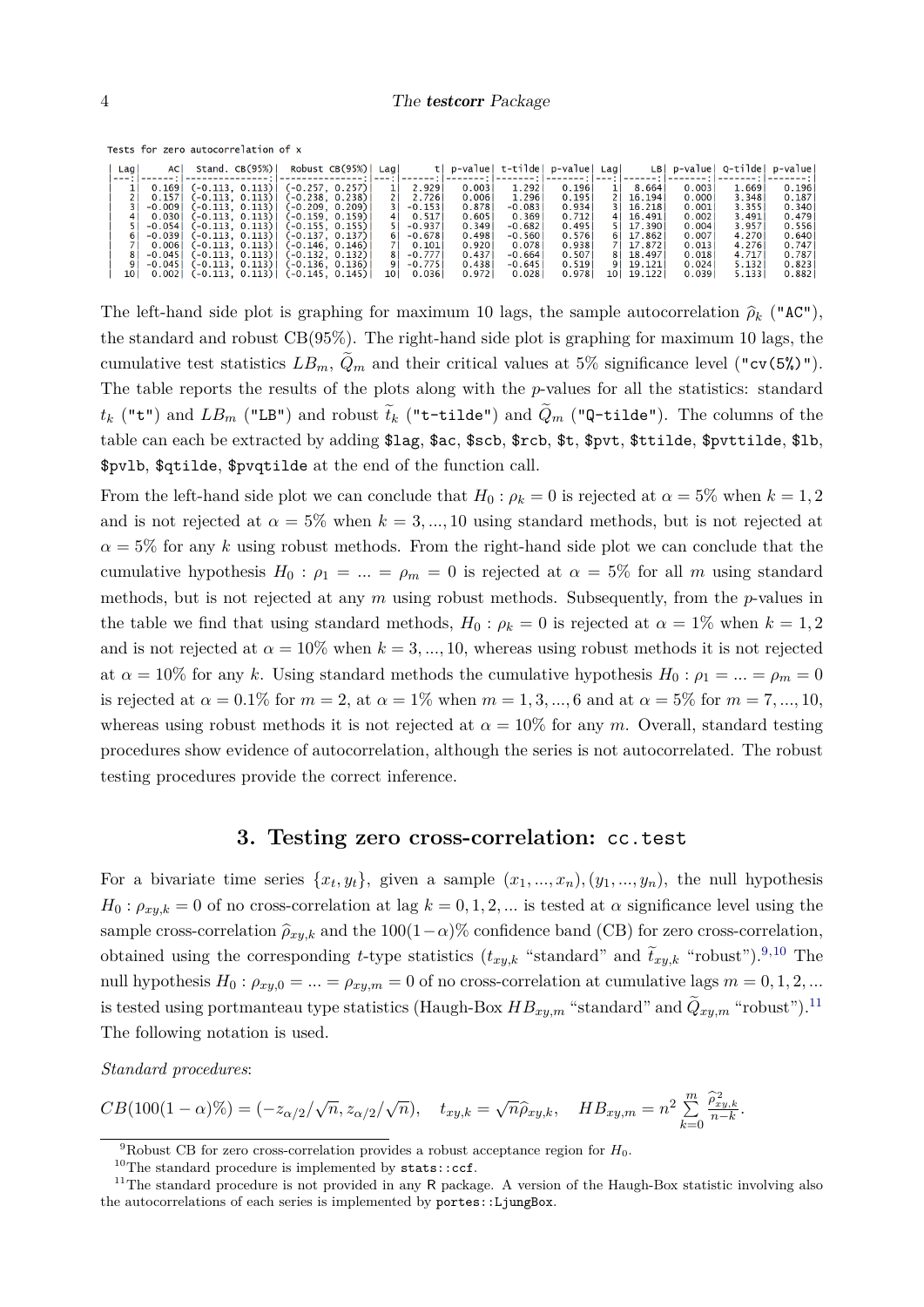*Robust procedures*:

$$
CB(100(1-\alpha)\%) = (-z_{\alpha/2}\frac{\widehat{\rho}_{xy,k}}{\widetilde{t}_{xy,k}}, z_{\alpha/2}\frac{\widehat{\rho}_{xy,k}}{\widetilde{t}_{xy,k}}), \quad \widetilde{t}_{xy,k} = \frac{\sum_{t=k+1}^{n} e_{xy,tk}}{\left(\sum_{t=k+1}^{n} e_{xy,tk}^2\right)^{1/2}}, \quad \widetilde{Q}_{xy,m} = \widetilde{t}_{xy}^{\prime} \widehat{R}_{xy}^{*-1} \widetilde{t}_{xy},
$$

where  $e_{xy,tk} = (x_t - \bar{x})(y_{t-k} - \bar{y}), \ \bar{x} = n^{-1}\sum_{t=1}^n x_t, \ \bar{y} = n^{-1}\sum_{t=1}^n y_t, \ \tilde{t}_{xy} = (\tilde{t}_{xy,0},...,\tilde{t}_{xy,m})'$  and  $\widehat{R}^*_{xy} = (\widehat{r}^*_{xy,jk})$  is a matrix with elements  $\widehat{r}^*_{xy,jk} = \widehat{r}_{xy,jk}I(|\tau_{xy,jk}| > \lambda)$  where  $\lambda$  is the threshold,

$$
\hat{r}_{xy,jk} = \frac{\sum_{t=\max(j,k)+1}^{n} e_{xy,tj} e_{xy,tk}}{(\sum_{t=\max(j,k)+1}^{n} e_{xy,tj}^2)^{1/2} (\sum_{t=\max(j,k)+1}^{n} e_{xy,tk}^2)^{1/2}}, \quad \tau_{xy,jk} = \frac{\sum_{t=\max(j,k)+1}^{n} e_{xy,tj} e_{xy,tk}}{(\sum_{t=\max(j,k)+1}^{n} e_{xy,tj}^2 e_{xy,tk}^2)^{1/2}}.
$$

Applying standard and robust tests, at significance level  $\alpha$ ,  $H_0$ :  $\rho_{xy,k} = 0$  is rejected when  $\widehat{\rho}_{xy,k} \notin CB(100(1-\alpha)\%)$  or  $|t_{xy,k}|, |t_{xy,k}| > z_{\alpha/2}$ . In turn,  $H_0: \rho_{xy,0} = ... = \rho_{xy,m} = 0$  is rejected when  $HB_{xy,m}$ ,  $\tilde{Q}_{xy,m} > \chi^2_{m,\alpha}$ . Here,  $z_{\alpha/2}$  and  $\chi^2_{m,\alpha}$  stand for the upper  $\alpha/2$  and  $\alpha$  quantiles of  $N(0,1)$  and  $\chi^2_m$  distributions.

The above procedures where outlined for  $k, m \geq 0$ . For  $k, m < 0$ , the tests are analogously defined, noting that  $\hat{\rho}_{xy,k} = \hat{\rho}_{yx,-k}$ ,  $t_{xy,k} = t_{yx,-k}$ ,  $t_{xy,k} = t_{yx,-k}$ ,  $HB_{xy,m} = HB_{yx,-m}$ ,  $Q_{xy,m} = Q_{yx,-m}$ .

#### **Example**

We provide an example to illustrate testing for zero cross-correlation of a bivariate time series  ${x_t, y_t}$  using the function cc.test. We simulate  $n = 300$  data as noise and SV-AR(1) using the same noise in the AR(1) part:  $x_t = \varepsilon_t$  and  $y_t = \exp(z_t)u_t$  with  $z_t = 0.7z_{t-1} + \varepsilon_t$ ,  $\varepsilon_t, u_t \sim$  i.i.d.  $N(0,1)$ ,  $\{\varepsilon_t\}$  and  $\{u_t\}$  mutually independent.<sup>[12](#page-0-0)</sup> The series  $\{x_t\}$  and  $\{y_t\}$  are uncorrelated but are not independent of each other, both are serially uncorrelated and only {*xt*} is i.i.d. This is one of the models examined in the Monte Carlo study of [Dalla](#page-10-0) *et al.* [\(2020\)](#page-10-0). They find that the standard testing procedures are rather oversized (e.g. by around  $25\%$  when  $k, m = 0$ ), while the robust tests are correctly sized. We choose a realization where this is evident.

```
R> set.seed(227)
R > e < -rnorm(400)R> set.seed(492)
R> u <- rnorm(300)
R> x <- e[101:400]
R > z <- matrix(0, nrow = 400, ncol = 1)
R> for (t in 2:400) {
R > z[t] < -0.7 * z[t - 1] + e[t]R > \lambdaR > z \leftarrow z[101:400]R> y <- exp(z) * u
```
We use the function  $cc$  test to evaluate the results on testing for maximum  $\pm 10$  lags at significance level  $\alpha = 5\%$  with threshold  $\lambda = 2.576$ . The plots are shown in the Plots pane and the table is

<sup>&</sup>lt;sup>12</sup>We initialize  $z_1 = Ez_t = 0$ , simulate 400 observations and drop the first 100.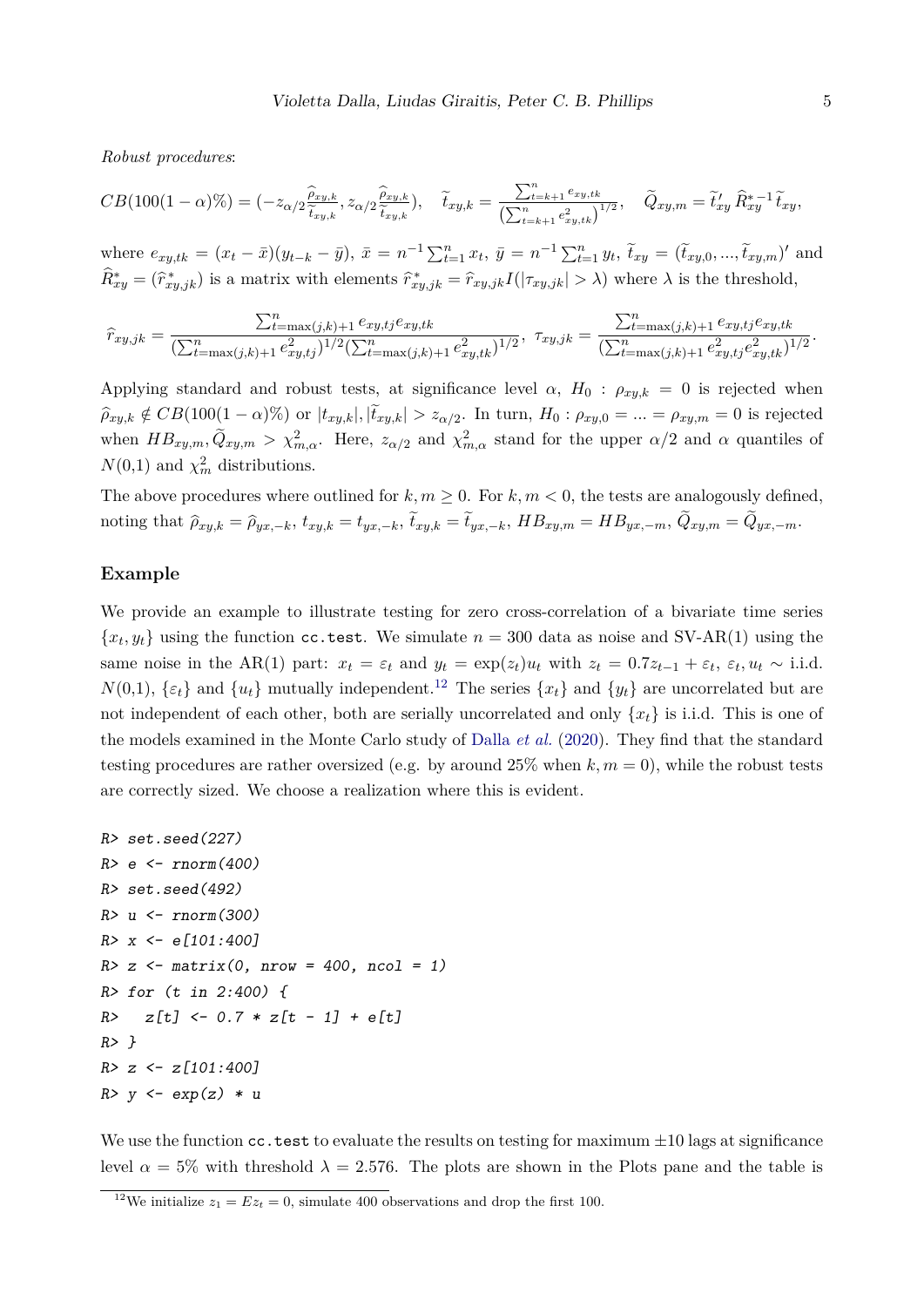printed on the Console. We don't pass any variables' names and set to 2 the scaling factor of the fonts in the plots. $^{13}$  $^{13}$  $^{13}$ 

```
R> library(testcorr)
R> cc.test(x, y, max.lag = 10, alpha = 0.05, lambda = 2.576, plot = TRUE,
           table = TRUE, var.names = NULL, scale.font = 2)
```
We have the following testing outputs:

 $0.055$ <br> $0.049$ 

 $\begin{array}{c} 0.113 \\ 0.113 \end{array}$ 

-0.113,<br>-0.113.

 $(-0.066, (-0.071,$ 

 $0.066$ <br> $0.071)$ 



The left-hand side plot is graphing for maximum  $\pm 10$  lags, the sample cross-correlation  $\hat{\rho}_{xuk}$ ("CC"), the standard and robust CB(95%). The right-hand side plot is graphing for maximum  $\pm 10$ lags, the cumulative test statistics  $HB_{xy,m}$ ,  $Q_{xy,m}$  and their critical values at 5% significance level ("cv(5%)"). The table reports the results of the plots along with the *p*-values for all the statistics: standard  $t_{xy,k}$  ("t") and  $HB_{xy,m}$  ("HB") and robust  $\tilde{t}_{xy,k}$  ("t-tilde") and  $Q_{xy,m}$  ("Q-tilde"). The columns of the table can each be extracted by adding \$lag, \$cc, \$scb, \$rcb, \$t, \$pvt, \$ttilde, \$pvttilde, \$hb, \$pvhb, \$qtilde, \$pvqtilde at the end of the function call.

From the left-hand side plot we can conclude that  $H_0$ :  $\rho_{xy,k} = 0$  is rejected at  $\alpha = 5\%$  when  $k = -2, -1, 0, 1$  and is not rejected at  $\alpha = 5\%$  for  $k \neq -2, -1, 0, 1$  using standard methods, but

<sup>&</sup>lt;sup>13</sup>The default values are alpha = 0.05, lambda = 2.576, plot = TRUE, table = TRUE, var.names = NULL and scale.font = 1. Setting scale.font = 2 is useful in order to upscale the fonts in the plots in order to export them as displayed here; the default value is suggested for viewing the plots in the Plots pane.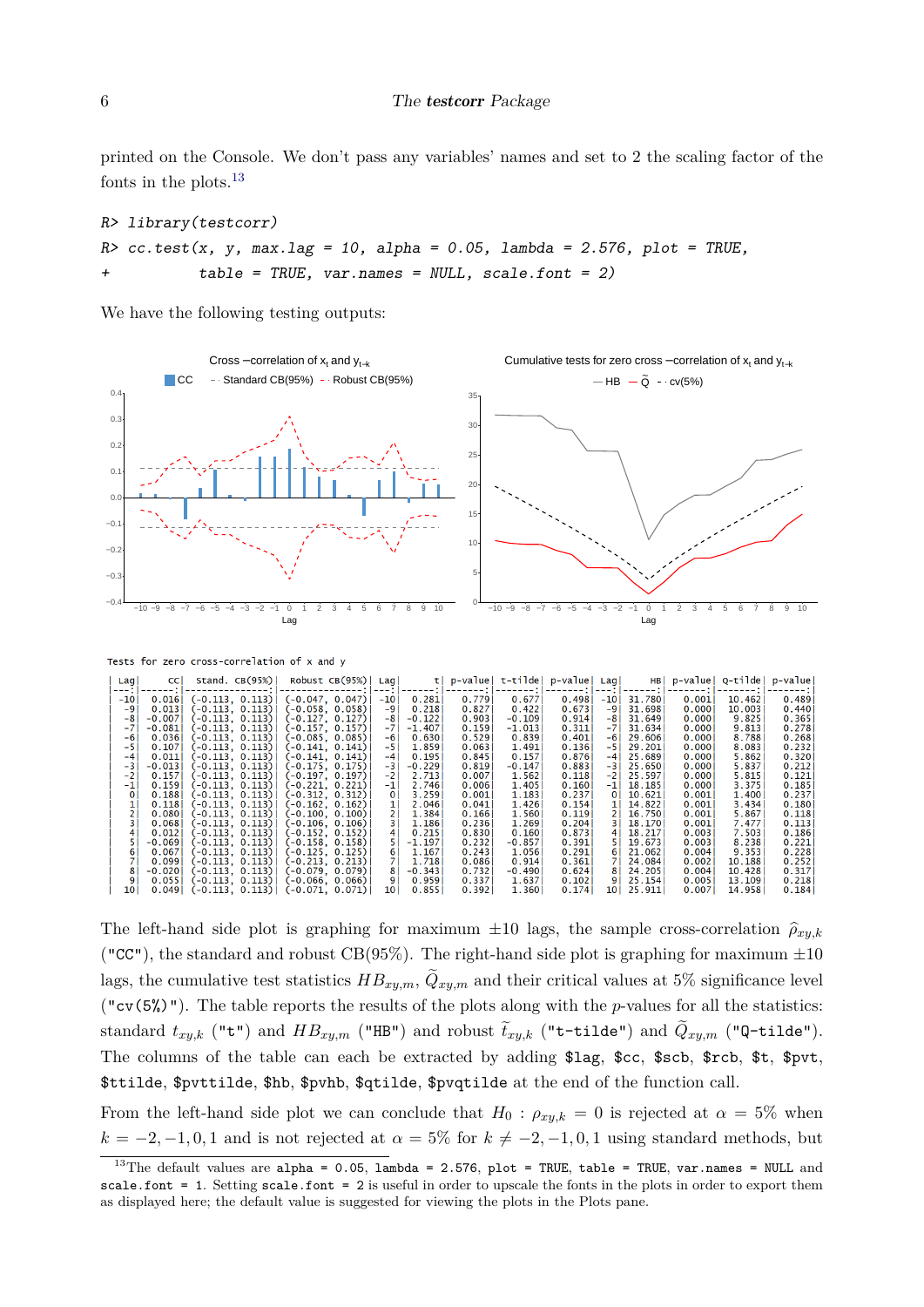is not rejected at  $\alpha = 5\%$  for any k using robust methods. From the right-hand side plot we can conclude that the cumulative hypothesis  $H_0: \rho_{xy,0} = ... = \rho_{xy,m} = 0$  is rejected at  $\alpha = 5\%$  for all *m* using standard methods, but is not rejected at any *m* using robust methods. Subsequently, from the *p*-values in the table we find that using standard methods,  $H_0: \rho_{xy,k} = 0$  is rejected at  $\alpha = 1\%$ when  $k = -2, -1, 0$ , at  $\alpha = 5\%$  for  $k = 1$ , at  $\alpha = 10\%$  when  $k = -5, 7$  and is not rejected at  $\alpha = 10\%$  for all  $k \neq -5, -2, -1, 0, 1, 7$ , whereas using robust methods it is not rejected at  $\alpha = 10\%$ for any *k*. Using standard methods the cumulative hypothesis  $H_0: \rho_{xy,0} = ... = \rho_{xy,m} = 0$  is rejected at *α* = 0*.*1% when *m* = −10*, ...,* −1*,* 1*,* 2 and at *α* = 1% for *m* = 0*,* 3*, ...,* 10, whereas using robust methods it is not rejected at  $\alpha = 10\%$  for any *m*. Overall, standard testing procedures show evidence of cross-correlation, although the series are uncorrelated from each other. The robust testing procedures provide the correct inference.

### **4. Testing zero Pearson correlation:** rcorr.test

For multivariate series  $\{x_{1t},...,x_{pt}\}$ , given a sample  $(x_{11},...,x_{1n}),...,(x_{p1},...,x_{pn})$ , the null hypothesis  $H_0: \rho_{x_ix_j} = 0$  of no correlation between variables  $\{x_{it}, x_{jt}\}$  is tested at  $\alpha$  significance level using the sample Pearson correlation  $\hat{\rho}_{x_ix_j}$  and the *p*-value of the robust *t*-type statistic  $\hat{t}_{x_ix_j}$ . This robust procedure is obtained from the  $\hat{t}_{xy,k}$  test of Section [3](#page-3-0) setting  $x = x_i$ ,  $y = x_j$  and  $k = 0$ .

#### **Example**

We provide an example to illustrate testing zero correlation between variables of a 4-dimensional series  $\{x_{1t}, x_{2t}, x_{3t}, x_{4t}\}$  using the function  $\texttt{rcorr.test.}$  We use the simulated data from the series  $\{x_t, y_t, z_t, u_t\}$  of Section [3.](#page-3-0) The pairs  $\{x_t, u_t\}$  and  $\{z_t, u_t\}$  are independent,  $\{x_t, y_t\}$  and  $\{y_t, z_t\}$ are uncorrelated but are dependent, while  $\{x_t, z_t\}$  and  $\{y_t, u_t\}$  are correlated. From the four series only  $\{x_t\}$  and  $\{u_t\}$  are i.i.d. We bind the series into a matrix.

 $R$ > matx <- cbind(x, y, z, u)

We use the function  $r\text{-}corr \text{-} test$  to evaluate the results on testing. The plot is shown in the Plots pane and the tables are printed on the Console. We don't pass any variables' names and set to 1.5 the scaling factor of the fonts in the plot.<sup>[14](#page-0-0)</sup>

```
R> library(testcorr)
R> rcorr.test(matx, plot = TRUE, table = TRUE, var.names = NULL,
+ scale.font = 1.5)
```
We have the following testing outputs:

 $14$ The default values are plot = TRUE, table = TRUE, var.names = NULL and scale.font = 1. Setting scale.font = 1.5 is useful in order to upscale the fonts in the plot in order to export it as displayed here; the default value is suggested for viewing the plot in the Plots pane.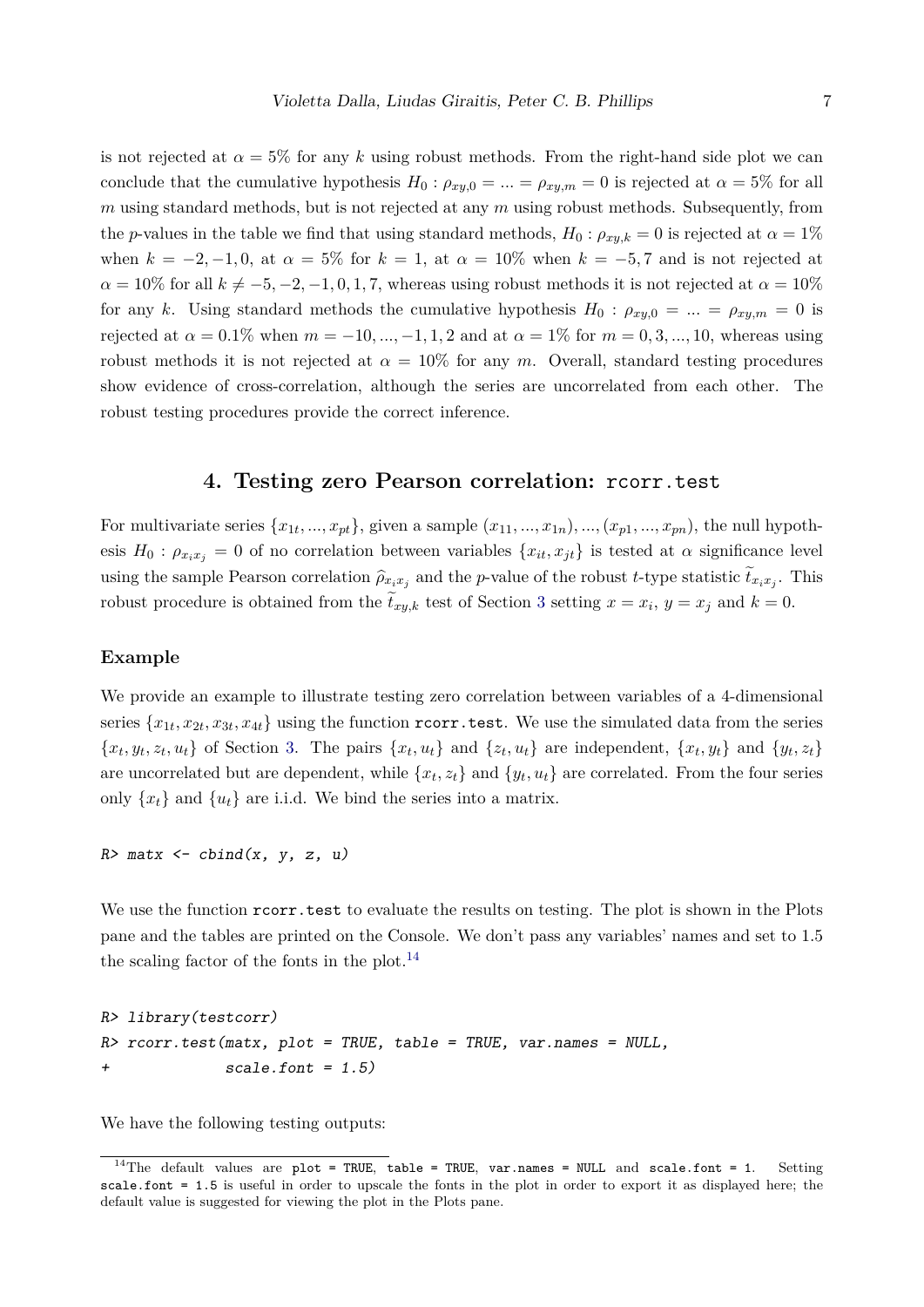

#### Pearson correlations and p−values for significance

The plot is a heatmap of the sample Pearson correlations  $\hat{\rho}_{x_ix_j}$  among all pairs *i, j* of variables and their *p*-values (in parenthesis) for testing significance of correlation. Four shades of red, from dark to light, indicate significance at level  $\alpha = 0.1\%, 1\%, 5\%, 10\%$ , respectively, and white indicates non-significance at level  $\alpha = 10\%$ . The two tables report the results of the plot. The tables can each be extracted by adding \$pc, \$pv at the end of the function call.

From the *p*-values in the plot and the right-hand side table we can conclude that  $H_0: \rho_{xy} = 0$ ,  $H_0: \rho_{xu} = 0, H_0: \rho_{yz} = 0$  and  $H_0: \rho_{zu} = 0$  are not rejected at  $\alpha = 10\%$ ,  $H_0: \rho_{xz} = 0$  is rejected at  $\alpha = 0.1\%$  and  $H_0: \rho_{vu} = 0$  is rejected at  $\alpha = 1\%$ . Overall, the robust testing procedure provides the correct inference. In contrast, the standard procedure<sup>[15](#page-0-0)</sup> gives wrong inference when the series are uncorrelated but dependent. To demonstrate this, we use the function rcorr from the package Hmisc [\(Harrell Jr](#page-10-2) *et al.* [2019\)](#page-10-2) to evaluate the sample Pearson correlations and their *p*-values for testing significance of correlation.

R> library(Hmisc)

$$
R > print(fromat(rownd(corr(matz)*r, 3), nsmall = 3), quote = FALSE)
$$

 $R$ > print(format(round(rcorr(matx)\$P, 3), nsmall = 3), quote = FALSE)

<sup>&</sup>lt;sup>15</sup>The standard procedure is implemented by  $H$ misc::rcorr and stats::cor.test. In these functions, the standard *t*-test differs slightly from that given in Section [3.](#page-3-0) In Hmisc::rcorr and stats::cor.test the statistic  $t'_{x_ix_j}$  =  $\hat{\rho}_{x_ix_j}\sqrt{(n-2)/(1-\hat{\rho}_{x_ix_j}^2)}$  and critical values from the  $t_{n-2}$  distribution are used, while in Section [3](#page-3-0) we take  $t_{x_ix_j} =$  $\sqrt{n} \hat{\rho}_{x_i x_j}$  and critical values from the *N*(0,1) distribution. For big samples, they give very similar results under *H*<sub>0</sub>. For example, in Section [3](#page-3-0) we find *p*-value of 0.00112 in testing  $H_0: \rho_{xy} = 0$  with the standard  $t_{xy}$  test, while in the output from  $\texttt{Hmisc::ncorr}$  it is 0.00106 using the standard  $t'_{xy}$  test.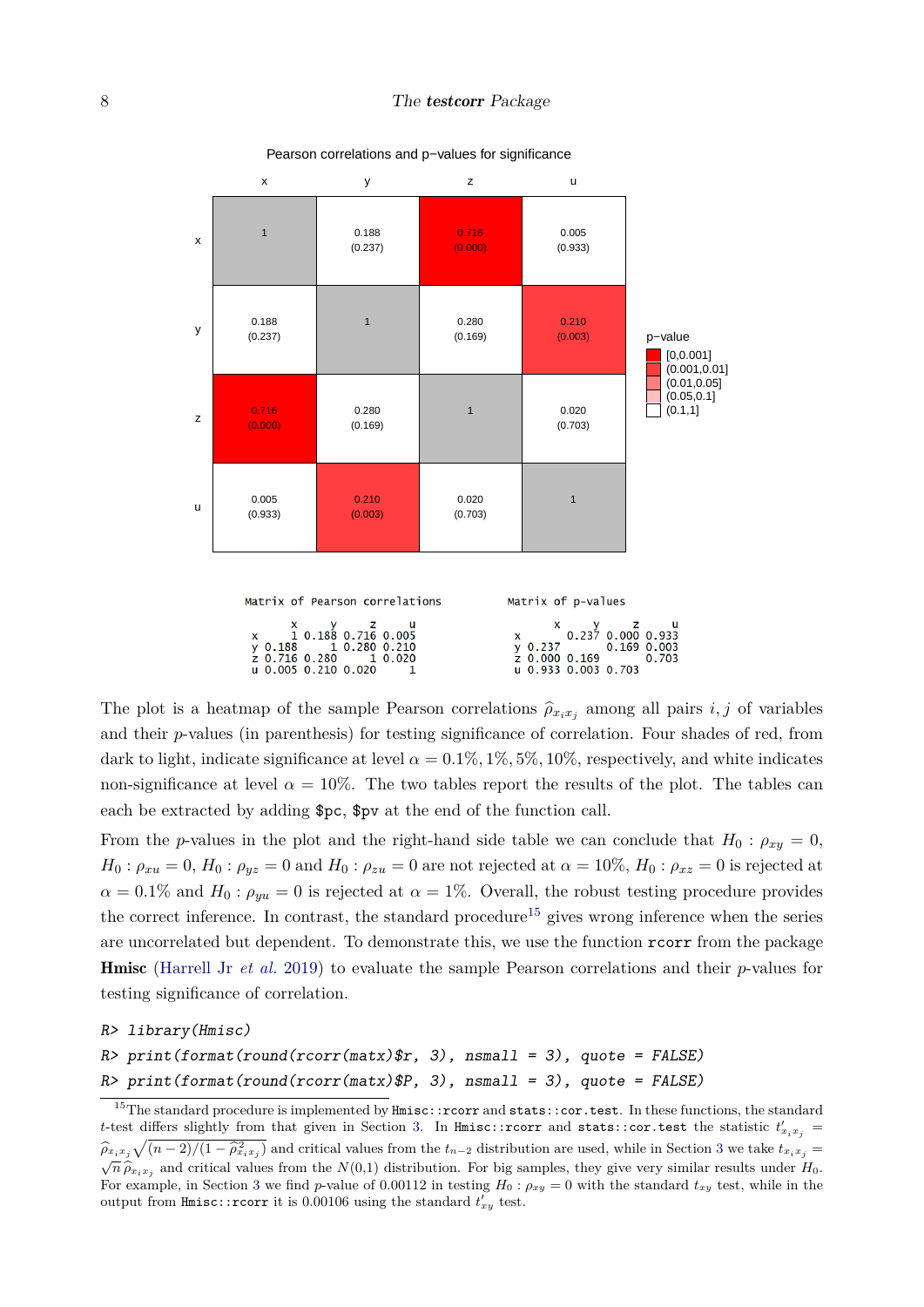We have the following outputs:

| x y z u                   |  |  | X y z u                |  |
|---------------------------|--|--|------------------------|--|
| x 1.000 0.188 0.716 0.005 |  |  | x NA 0.001 0.000 0.936 |  |
| y 0.188 1.000 0.280 0.210 |  |  | y 0.001 NA 0.000 0.000 |  |
| z 0.716 0.280 1.000 0.020 |  |  | z 0.000 0.000 NA 0.735 |  |
| u 0.005 0.210 0.020 1.000 |  |  | u 0.936 0.000 0.735 NA |  |

From the *p*-values in the right-hand side table we can conclude that  $H_0: \rho_{x} = 0$  and  $H_0: \rho_{z} = 0$ are not rejected at  $\alpha = 10\%, H_0: \rho_{xz} = 0, H_0: \rho_{yz} = 0$  and  $H_0: \rho_{yu} = 0$  are rejected at  $\alpha = 0.1\%$ and  $H_0: \rho_{xy} = 0$  is rejected at  $\alpha = 1\%$ . Hence, using the standard procedure we wrongly conclude that the series  $\{x_t\}$  with  $\{y_t\}$  and  $\{y_t\}$  with  $\{z_t\}$  are correlated.

### **5. Testing i.i.d. property:** iid.test

<span id="page-8-0"></span>For a univariate series  $\{x_t\}$ , given a sample  $x_1, \ldots, x_n$ , the null hypothesis of the i.i.d. property is tested at lag  $k = 1, 2, ...$  by verifying  $H_0: \rho_{x,k} = 0, \rho_{|x|,k} = 0$  or  $H_0: \rho_{x,k} = 0, \rho_{x^2,k} = 0$ , using the  $J_{x,[x],k}$  and  $J_{x,x^2,k}$  statistics.<sup>[16](#page-0-0)</sup> The null hypothesis of the i.i.d. property at cumulative lags  $m = 1, 2, ...$  is tested by verifying  $H_0: \rho_{x,k} = 0, \rho_{|x|,k} = 0, k = 1, ..., m$  or  $H_0: \rho_{x,k} = 0, \rho_{x^2,k} = 0$  $0, k = 1, \ldots, m$ , using the  $C_{x, |x|, m}$  and  $C_{x, x^2, m}$  statistics. The following notation is used.

$$
\begin{aligned} &J_{x,|x|,k}=\frac{n^2}{n-k}(\widehat{\rho}_{x,k}^2+\widehat{\rho}_{|x|,k}^2),\quad C_{x,|x|,m}=\sum_{k=1}^mJ_{x,|x|,k},\\ &J_{x,x^2,k}=\frac{n^2}{n-k}(\widehat{\rho}_{x,k}^2+\widehat{\rho}_{x^2,k}^2),\quad C_{x,x^2,m}=\sum_{k=1}^mJ_{x,x^2,k}, \end{aligned}
$$

where  $\hat{\rho}_{x,k} = \widehat{\text{corr}}(x_t, x_{t-k}), \ \hat{\rho}_{|x|,k} = \widehat{\text{corr}}(|x_t - \bar{x}|, |x_{t-k} - \bar{x}|), \ \hat{\rho}_{x^2,k} = \widehat{\text{corr}}((x_t - \bar{x})^2, (x_{t-k} - \bar{x})^2)$ and  $\bar{x} = n^{-1} \sum_{t=1}^{n} x_t$  with corr denoting the sample correlation estimate.

Applying the tests, at significance level  $\alpha$ ,  $H_0: \rho_{x,k} = 0, \rho_{|x|,k} = 0$  or  $H_0: \rho_{x,k} = 0, \rho_{x^2,k} = 0$  is rejected when  $J_{x,|x|,k} > \chi^2_{2,\alpha}$  or  $J_{x,x^2,k} > \chi^2_{2,\alpha}$ . In turn,  $H_0: \rho_{x,k} = 0, \rho_{|x|,k} = 0, k = 1,...,m$  or  $H_0: \rho_{x,k} = 0, \rho_{x^2,k} = 0, k = 1, ..., m$  is rejected when  $C_{x,|x|,m} > \chi^2_{2m,\alpha}$  or  $C_{x,x^2,m} > \chi^2_{2m,\alpha}$ . Here, *χ*<sup>2</sup><sub>*m*,*α*</sub> stands for the upper *α* quantile of  $χ$ <sup>2</sup><sub>*m*</sub> distribution.

#### **Example**

We provide an example to illustrate testing for the i.i.d. property of a univariate series  $\{x_t\}$  using the function iid.test. We use the simulated data from the series  $\{x_t\}$  of Section [3.](#page-3-0) The series  ${x_t}$  is i.i.d.

We use the function iid.test to evaluate the results on testing for maximum 10 lags at significance level  $\alpha = 5\%$ . The plots are shown in the Plots pane and the table is printed on the Console. We don't pass any variable's name and set to 2 the scaling factor of the fonts in the plots.<sup>[17,18](#page-0-0)</sup>

<sup>&</sup>lt;sup>16</sup>Notation:  $\rho_{x,k} = \text{corr}(x_t, x_{t-k}), \ \rho_{|x|,k} = \text{corr}(|x_t - \mu|, |x_{t-k} - \mu|), \ \rho_{x^2,k} = \text{corr}((x_t - \mu)^2, (x_{t-k} - \mu)^2)$  and  $\mu = Ex_t.$ 

<sup>&</sup>lt;sup>17</sup>The first letter of the variable's name is used as subscript instead of  $x$  in the statistics when var.name is not NULL.

<sup>&</sup>lt;sup>18</sup>The default values are alpha = 0.05, plot = TRUE, table = TRUE, var.name = NULL and scale.font = 1. Set-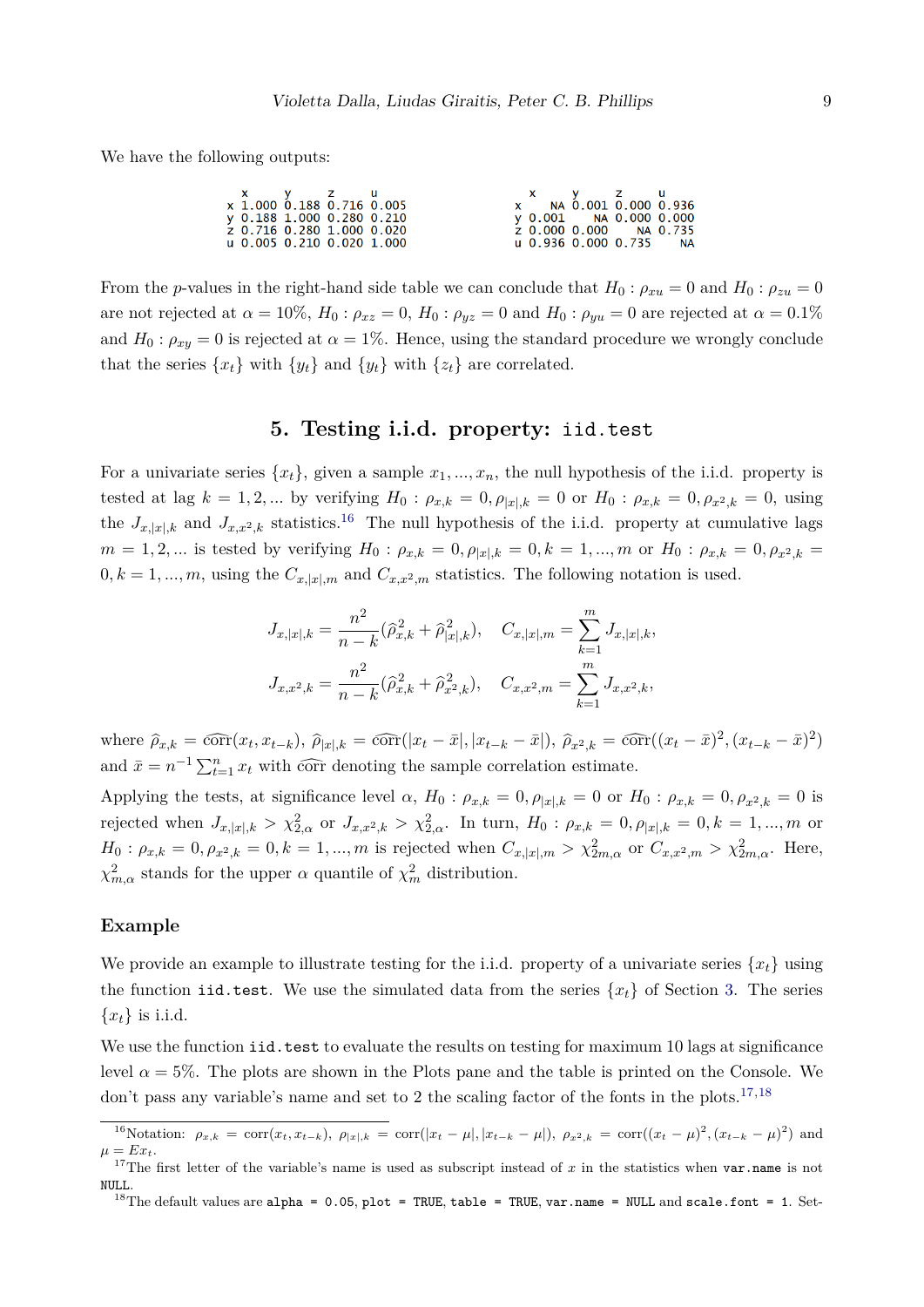```
R> library(testcorr)
R> iid.test(x, max.lag = 10, alpha = 0.05, plot = TRUE, table = TRUE.
            var.name = NULL, scale.font = 2)
```
We have the following testing outputs:



The plots are graphing for maximum 10 lags, the test statistics  $J_{x,|x|,k}$ ,  $J_{x,x^2,k}$  (left), the cumulative test statistics  $C_{x,|x|,m}$ ,  $C_{x,x^2,m}$  (right) and their critical values at 5% significance level ("cv(5%)"). The table reports the results of the plots along with the *p*-values for all the statistics:  $J_{x,|x|,k}$  $({}^{\mathsf{u}}\mathsf{J}[x,|x|]$ "),  $J_{x,x^2,k}$   $({}^{\mathsf{u}}\mathsf{J}[x,x^2]$ "),  $C_{x,|x|,m}$   $({}^{\mathsf{u}}\mathsf{C}[x,|x|]$ ") and  $C_{x,x^2,m}$   $({}^{\mathsf{u}}\mathsf{C}[x,x^2]$ "). The columns of the table can each be extracted by adding \$lag, \$jab, \$pvjab, \$jsq, \$pvjsq, \$cab, \$pvcab, \$csq, \$pvcsq at the end of the function call.

From the left-hand side plot we can conclude that  $H_0: \rho_{x,k} = 0, \rho_{|x|,k} = 0$  is not rejected at  $\alpha = 5\%$ for any *k* except  $k = 3, 8$  or  $H_0: \rho_{x,k} = 0, \rho_{x^2,k} = 0$  is not rejected at  $\alpha = 5\%$  for any *k* except  $k = 8$ . From the right-hand side plot we can conclude that the cumulative hypothesis  $H_0: \rho_{x,k} =$  $0, \rho_{|x|,k} = 0, k = 1, ..., m$  or  $H_0: \rho_{x,k} = 0, \rho_{x^2,k} = 0, k = 1, ..., m$  is not rejected at  $\alpha = 5\%$  for any *m*. Subsequently, from the *p*-values in the table we find that  $H_0: \rho_{x,k} = 0, \rho_{|x|,k} = 0$  is rejected at  $\alpha = 5\%$  for  $k = 3, 8$  and is not reject at  $\alpha = 10\%$  when  $k \neq 3, 8$  or  $H_0: \rho_{x,k} = 0, \rho_{x^2,k} = 0$  is rejected at  $\alpha = 5\%$  for  $k = 8$  and at  $\alpha = 10\%$  for  $k = 1,3$  and is not rejected at  $\alpha = 10\%$  when  $k \neq 1,3,8$ . The cumulative hypothesis  $H_0: \rho_{x,k} = 0, \rho_{|x|,k} = 0, k = 1, ..., m$  is rejected at  $\alpha = 10\%$ for  $m = 3$  and is not rejected at  $\alpha = 10\%$  when  $m \neq 3$  or  $H_0: \rho_{x,k} = 0, \rho_{x^2,k} = 0, k = 1, ..., m$  is

ting scale.font = 2 is useful in order to upscale the fonts in the plots in order to export them as displayed here; the default value is suggested for viewing the plots in the Plots pane.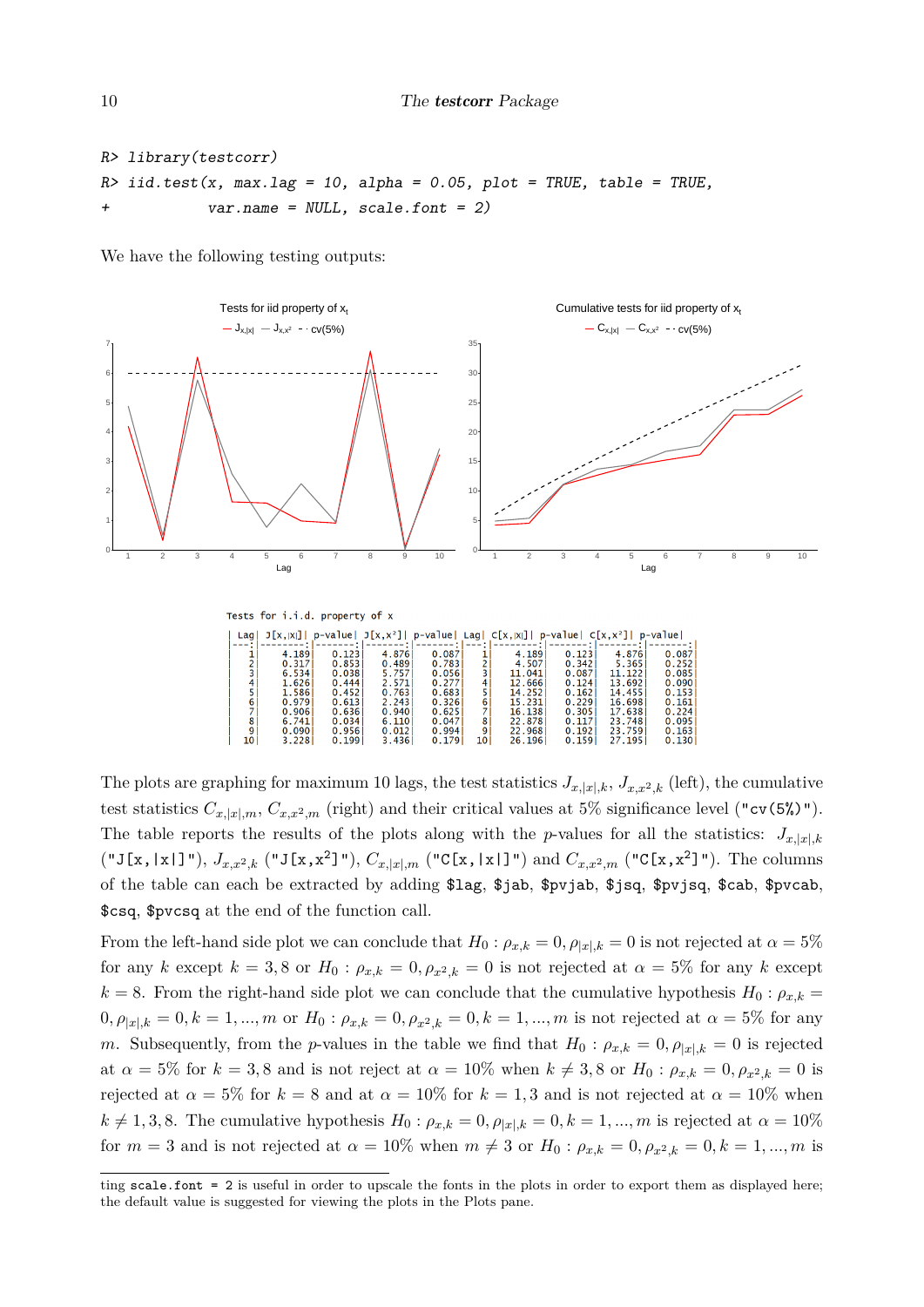rejected at  $\alpha = 10\%$  for  $m = 1, 3, 4, 8$  and is not rejected at  $\alpha = 10\%$  for  $m \neq 1, 3, 4, 8$ . Overall, the testing procedures provide the correct inference.

### **6. Remarks**

<span id="page-10-3"></span>The theory and Monte Carlo study in [Dalla](#page-10-0) *et al.* [\(2020\)](#page-10-0) suggest that:

- (i) In testing for autocorrelation the series needs to have constant mean.
- (ii) In testing for cross-correlation each of the series needs to have constant mean and to be serially uncorrelated when applying the portmanteau type statistics or at least one when applying the *t*-type tests.
- (iii) In testing for Pearson correlation at least one of the series needs to have constant mean and to be serially uncorrelated.
- (iv) For relatively large lag it may happen that the robust portmanteau statistic is negative. In such a case, missing values (NA) are reported for the statistic and its *p*-value.
- (v) The values  $\lambda = 1.96, 2.576$  are good candidates for the threshold in the robust portmanteau statistics, with  $\lambda = 2.576$  performing better at relatively large lags.

### **Acknowledgments**

Dalla acknowledges financial support from ELKE-EKPA. Phillips acknowledges support from the Kelly Fund at the University of Auckland and a KLC Fellowship at Singapore Management University.

## **References**

- <span id="page-10-1"></span>Boshnakov GN, Halliday J (2019). sarima*: Simulation and Prediction with Seasonal ARIMA Models*. R package version 0.8.1, URL <https://CRAN.R-project.org/package=sarima>.
- <span id="page-10-0"></span>Dalla V, Giraitis L, Phillips PCB (2020). "Robust Tests for White Noise and Cross-Correlation." Cowles Foundation, Discussion Paper No. 2194, URL [https://cowles.yale.edu/sites/](https://cowles.yale.edu/sites/default/files/files/pub/d21/d2194-r.pdf) [default/files/files/pub/d21/d2194-r.pdf](https://cowles.yale.edu/sites/default/files/files/pub/d21/d2194-r.pdf).
- <span id="page-10-2"></span>Harrell Jr FE, with contributions from Charles Dupont, *et al.* (2019). Hmisc*: Harrell Miscellaneous*. R package version 4.2-0, URL <https://CRAN.R-project.org/package=Hmisc>.
- <span id="page-10-4"></span>Hart A, Martínez S (2018). spgs*: Statistical Patterns in Genomic Sequences*. R package version 1.0-2, URL <https://CRAN.R-project.org/package=spgs>.
- Haugh LD, Box GEP (1977). "Identification of Dynamic Regression (Distributed Lag) Models Connecting Two Time Series." *Journal of the American Statistical Association*, **72**(357), 121– 130. [doi:10.1080/01621459.1977.10479920](https://doi.org/10.1080/01621459.1977.10479920).